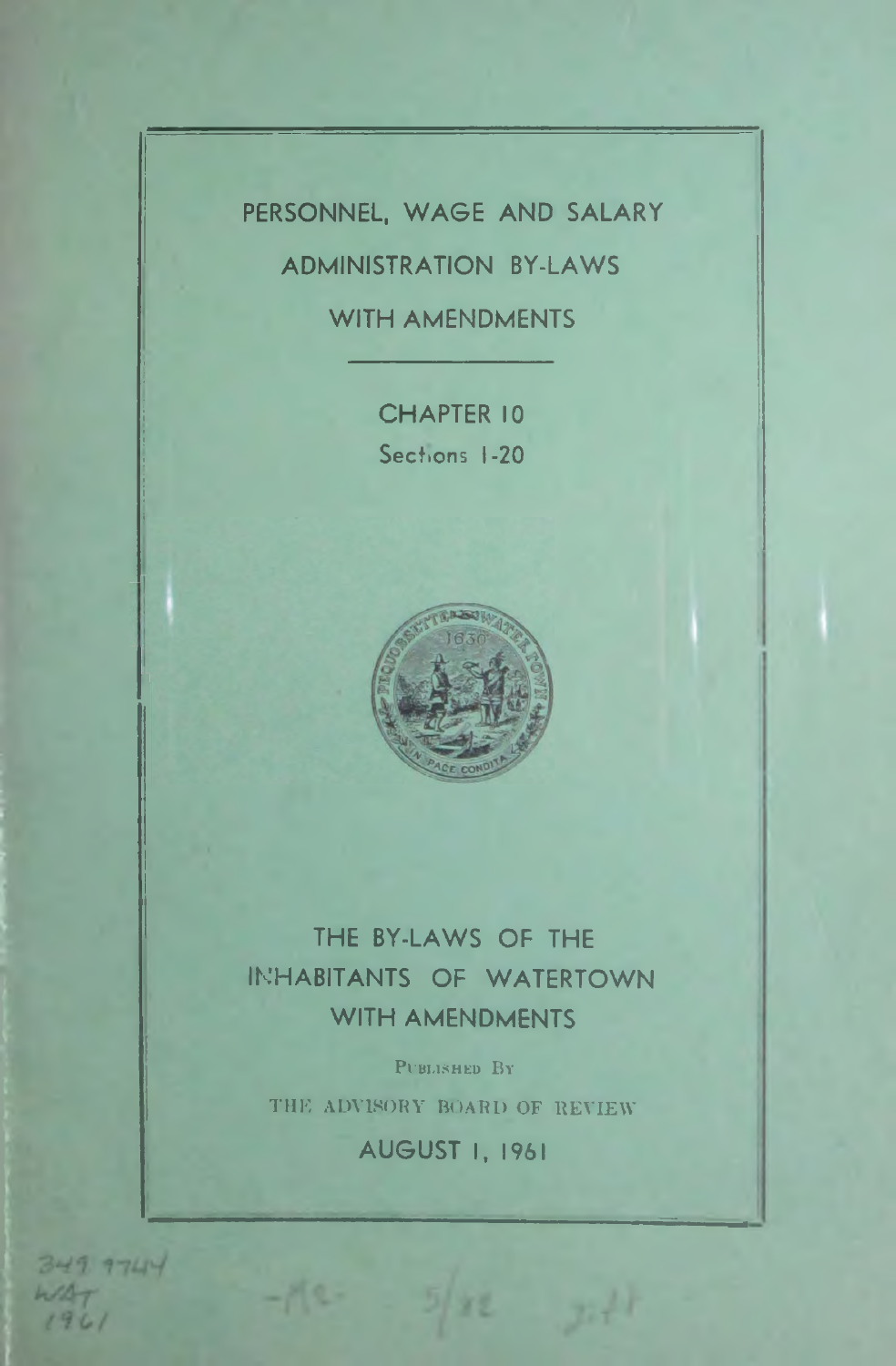# ADJOURNED ANNUAL MEETING April 13, 1949

### **Article 26**

On motion duly made and seconded, it was

**VOTED:** Pursuant to the authority contained in Section 108A of Chapter 41 of the General Laws to amend the By-Laws of the Town by adding thereto Chapter 10, Section 1-14 inclusive to be titled "Personnel, Wage and Salary Administration," as follows:

### CHAPTER 10

### Personnel, Wage and Salary Administration

A By-Law governing the adoption of the Classification and Compensation plans for positions in the Town service.

#### **SECTION 1— Compensation of Officers and Employees.**

Subject to the provisions of this by-law the salary or compensation of employees of the Town shall be established.

### **SECTION 2—Adoption of Classification Plan.**

That the classification and standardization of all positions in the town service as contemplated and adopted by the Civil Service Commission, with such amendments or changes as may be made thereto, be and the same are hereby adopted as the classification plan for all positions in the town service. The titles of the classes of positions named shall forthwith become the official titles of every position allocated to the respective classes and shall be used on all payrolls, budget estimates and official records and reports relating to such positions.

#### **SECTION 3— Adoption of Compensation Plan.**

That the salary and wage schedules for the respective classes **of** positions as arranged under appropriate services of the classification plan and set forth in the following sections, with such amendments as may be made thereto from time to time by the Town Meeting, be and the same are hereby adopted and shall constitute the "COMPENSATION PLAN." Said "COMPENSATION PLAN" establishing the standard salary schedules is, in words, letters, and numerals, as hereafter follows.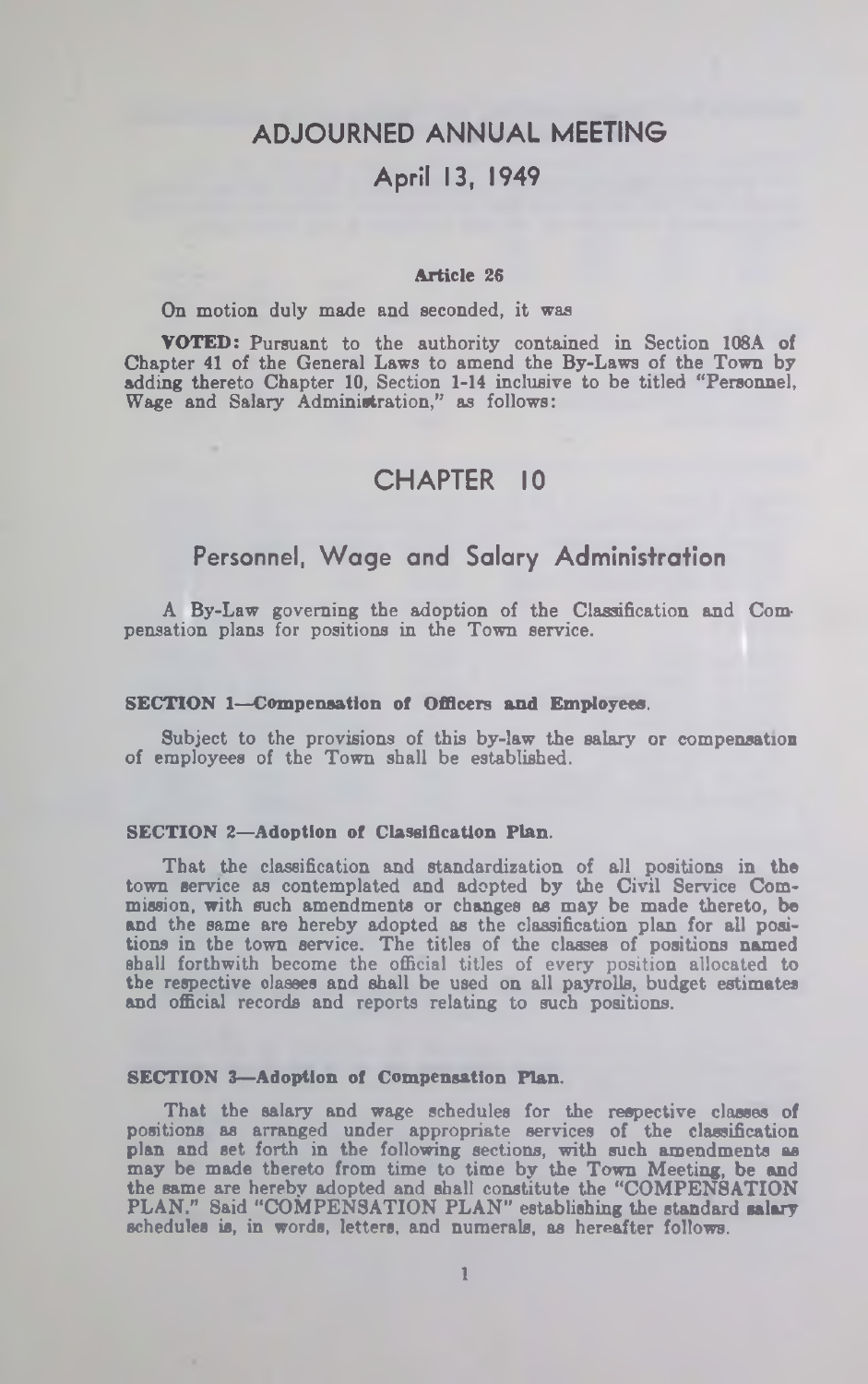### SECTION IV - Salary Schedules for Positions in the Administrative and Clerical Service:

•'That the following salary schedules for positions in the Administrative and Clerical Service and the same are hereby adopted as the standard salary schedules for all such positions in the town service:

|                                                                                                                                                           | Mnimum                           | <b>A</b> fter<br>1st.<br><b>Year</b>      | After<br>2nd<br><b>Year</b>               | Maximum<br>After<br>3rd<br><b>Year</b>    |
|-----------------------------------------------------------------------------------------------------------------------------------------------------------|----------------------------------|-------------------------------------------|-------------------------------------------|-------------------------------------------|
| GRADE 3                                                                                                                                                   |                                  |                                           |                                           |                                           |
| Junior Clerk.<br>. <b>.</b> .<br>Junior Clerk-Typist<br>Junior Clerk-Stenographer<br>Clerk-Cashier                                                        | 3,096<br>3.096<br>3,096<br>3.096 | 3.239<br>3.239<br>3.239<br>3.239          | 3.385<br>3.385<br>3.385<br>3.385          | 3,515<br>3.515<br>3,515<br>3,515          |
| <b>GRADE 4</b>                                                                                                                                            |                                  |                                           |                                           |                                           |
| Senior Clerk  3.515<br>Senior Clerk-Typist  3.515<br>Senior Clerk-Stenographer  3,515<br>Telephone Operator  3,515<br>Transcribing Machine Operator 3,515 |                                  | 3.655<br>3.655<br>3.655<br>3.655<br>3,655 | 3.785<br>3.785<br>3,785<br>3,785<br>3,785 | 3.925<br>3.925<br>3.925<br>3.925<br>3.925 |
| <b>GRADE 6</b>                                                                                                                                            |                                  |                                           |                                           |                                           |
| Principal Clerk $\ldots \ldots \ldots \ldots \ldots 4.075$<br>Principal Clerk-Typist  1.075<br>Principal Clerk-Stenographer<br>Confidential Secretary to  | 4.075                            | 4.215<br>4.215<br>4.215                   | 4.435<br>4.435<br>4.435                   | 4.485<br>4.485<br>4.485                   |
| Selectmen<br>. <sup>.</sup><br>Senior Clerk Typist,                                                                                                       | 4.075                            | 4.215                                     | 4.435                                     | 4.485                                     |
| Billing Machine Operator  4.075<br>Permanent Assistant Registrar 4.075                                                                                    |                                  | 4.215<br>4.215                            | 4.435<br>4,435                            | 4.485<br>4,485                            |
| GRADE 24                                                                                                                                                  |                                  |                                           |                                           |                                           |
| Purchasing Agent<br>1.1.1.1.1                                                                                                                             | 5.780                            | 6,150                                     | 6,520                                     | 7,310                                     |

### **SECTION V — Salary Schedules for Positions in the Agriculture (Including Conservation) Service:**

"That the following salary schedules for positions in the Agriculture (including Conservation) Service and the same are hereby adopted as the standard salary schedules for all such positions in the town service:

|                                                         | <b>Minimum</b> | $1$ at<br><b>Year</b> | After<br>2nd<br>Year | <b>After</b><br>3rd<br><b>Year</b> | Maximum<br>After<br>4th<br><b>Year</b> |
|---------------------------------------------------------|----------------|-----------------------|----------------------|------------------------------------|----------------------------------------|
| <b>GRADE 14</b>                                         |                |                       |                      |                                    |                                        |
| <b>Forestry Foreman</b><br><b><i><u>Carrier</u></i></b> | 4.740          | 4.950                 | 5.160                | 5.370                              | 5.530                                  |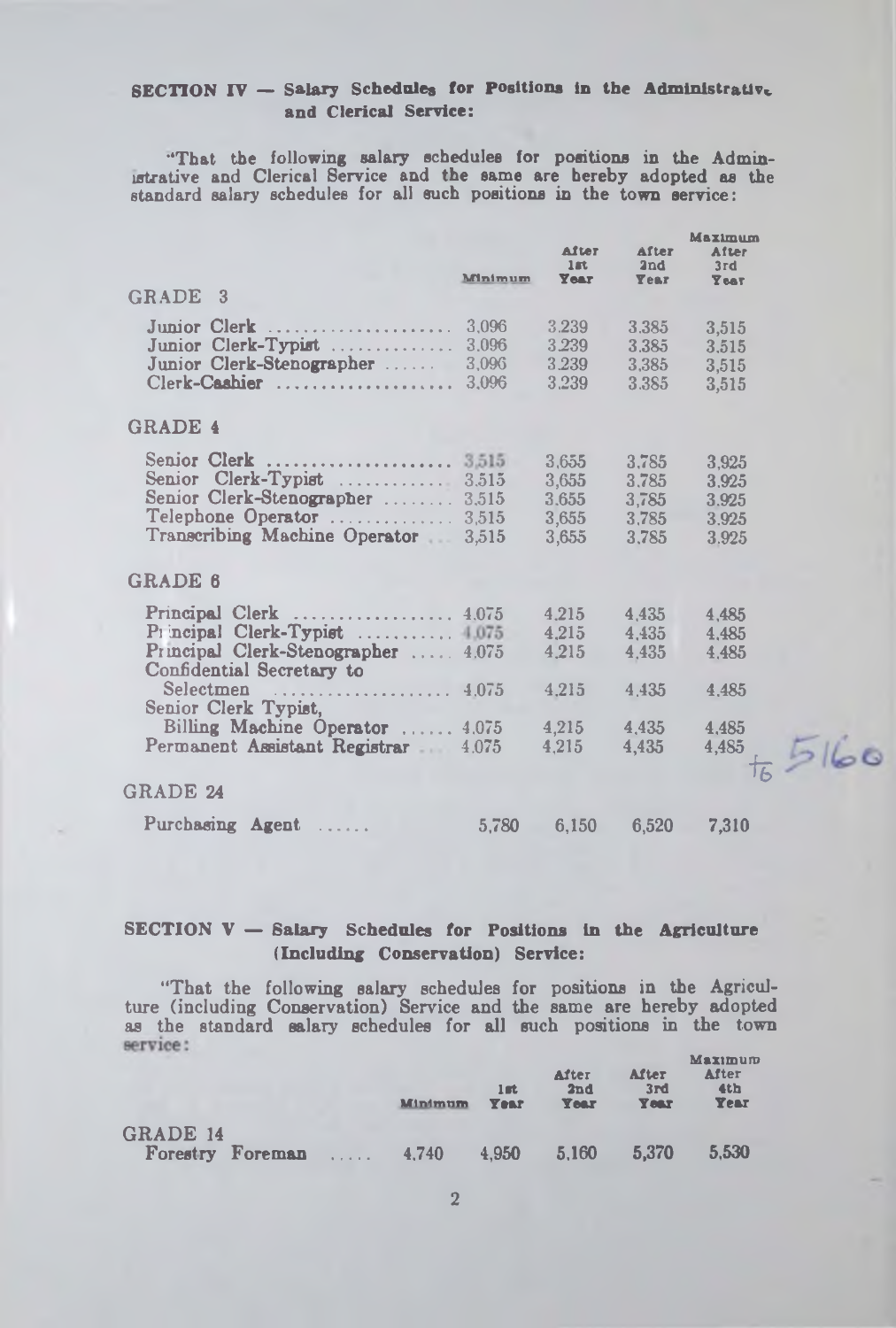#### SECTION VI - Salary Schedule for Positions in the Custodian (Including Domestic) Service:

"That the following salary schedules for positions in the Custodian (including Domestic) Service and the same are hereby adopted as the standard salary schedules for all such positions in the town service:

|         |                                 | Minimum | After<br>2.02<br><b>Year</b> | After<br>2nd<br><b>Year</b> | After<br>3rd<br><b>Year</b> | Maximum<br>After<br>4 <sub>th</sub><br><b>Year</b> |
|---------|---------------------------------|---------|------------------------------|-----------------------------|-----------------------------|----------------------------------------------------|
| GRADE 5 |                                 |         |                              |                             |                             |                                                    |
|         | Junior Building Custodial 3,700 |         | 3.900                        | 4.100                       | 4.300                       | 4.500                                              |
| GRADE 8 |                                 |         |                              |                             |                             |                                                    |
|         | Senior Building Custodian 3,900 |         | 4.100                        | 4.300                       | 4.500                       | 4.700                                              |

#### **SECTION VII — Salary Schedule for Positions in the Library Service:**

"That the following salary schedules for positions in the Library Service and the same are hereby adopted as the standard salary schedules for all such positions in the town service:

|                               | After<br>$1$ at<br><b>Year</b> | After<br>2nd<br>Year                        | After<br>3rd<br><b>Year</b> | Maximum<br>After<br>4th<br><b>Year</b> |
|-------------------------------|--------------------------------|---------------------------------------------|-----------------------------|----------------------------------------|
|                               |                                |                                             |                             |                                        |
| Library Assistant             | 2,975                          | 3.105                                       | 3.245                       | 3 3 7 5                                |
|                               |                                |                                             |                             |                                        |
| 3.265                         | 3.395                          | 3,535                                       | 3.665                       | 3.805                                  |
|                               |                                |                                             |                             |                                        |
| General Assistants<br>3,925   | 4.055                          | 4,195                                       | 4,325                       | 4.465                                  |
|                               |                                |                                             |                             |                                        |
| 4.035                         | 4.235                          | 4.435                                       | 4.635                       | 4.835                                  |
|                               |                                |                                             |                             |                                        |
| Senior Department Heads 4.435 | 4,635                          | 4.835                                       | 5.035                       | 5.255                                  |
|                               |                                |                                             |                             |                                        |
| Assistant Librarian 4,970     | 5,330                          | 5,690                                       | 6,040                       | 6,120                                  |
|                               |                                |                                             |                             |                                        |
|                               | 6,555                          | 6.905                                       | 7.265                       | 7.445                                  |
|                               |                                | Minimum<br>2,840<br>Librarian (Chief) 6,195 |                             |                                        |

Initial employment in the library service in any of the professional positions or classifications included in this section may be at rates above the minimum rate shown, when, in the judgment of the Trustees of the Free Public Library prior experience and training justifies such rate (Voted: Art. 65, April 11, 1955)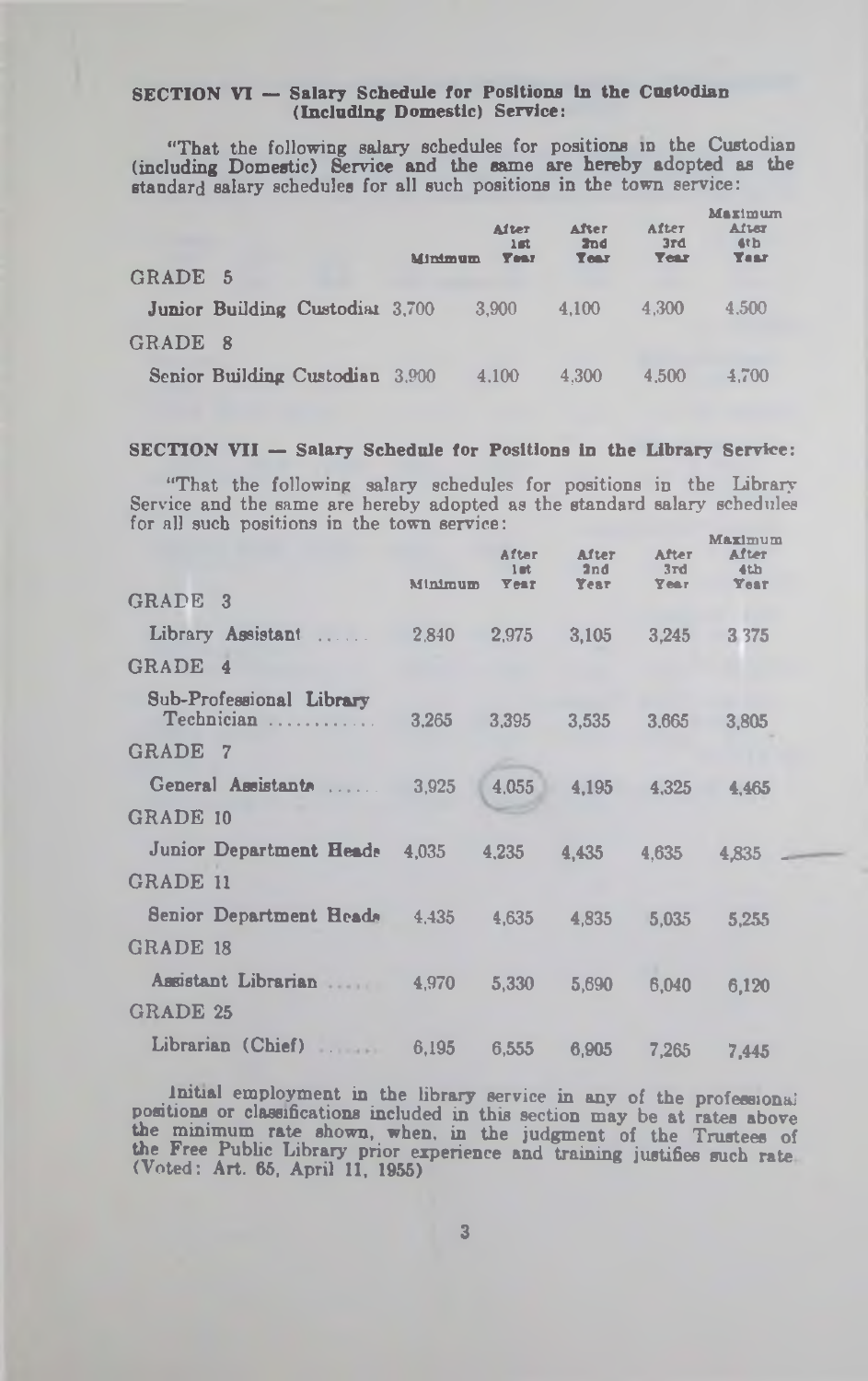### SECTION VIII - Salary Schedule for Positions in the Engineering Service:

"That the following salary schedules for positions in the Engineering Service and the same are hereby adopted as the standard salary schedules for all such positions in the town service:

|           | $1\pi$<br><b>Year</b> | After<br>2nd               | <b>After</b><br>3rd<br><b>Year</b>                                                         | <b>Maximum</b><br>After<br>4th<br><b>Year</b>                                                                             |
|-----------|-----------------------|----------------------------|--------------------------------------------------------------------------------------------|---------------------------------------------------------------------------------------------------------------------------|
|           |                       |                            |                                                                                            |                                                                                                                           |
|           |                       |                            |                                                                                            | 4,395                                                                                                                     |
|           |                       |                            |                                                                                            |                                                                                                                           |
| Grade $2$ |                       |                            |                                                                                            | 4.835                                                                                                                     |
|           |                       |                            |                                                                                            |                                                                                                                           |
| Grade 3   |                       |                            |                                                                                            | 6,075                                                                                                                     |
|           |                       |                            |                                                                                            |                                                                                                                           |
|           |                       |                            |                                                                                            | 6,640                                                                                                                     |
|           |                       |                            |                                                                                            |                                                                                                                           |
|           |                       |                            |                                                                                            | 6,855                                                                                                                     |
|           |                       |                            |                                                                                            |                                                                                                                           |
|           |                       |                            |                                                                                            |                                                                                                                           |
|           |                       | Minimum<br>$4,035$ $4.235$ | Grade $\overline{4}$ 5,390 5,750<br>5,435 5,785<br>Town Engineer-Grade 5 8.010 8,300 8,600 | Year<br>Grade 1  3,855 3,985 4,125 4,255<br>4,435 4,635<br>4,675 5,005 5,365<br>5,725<br>6,100<br>6.460<br>6.145<br>6,495 |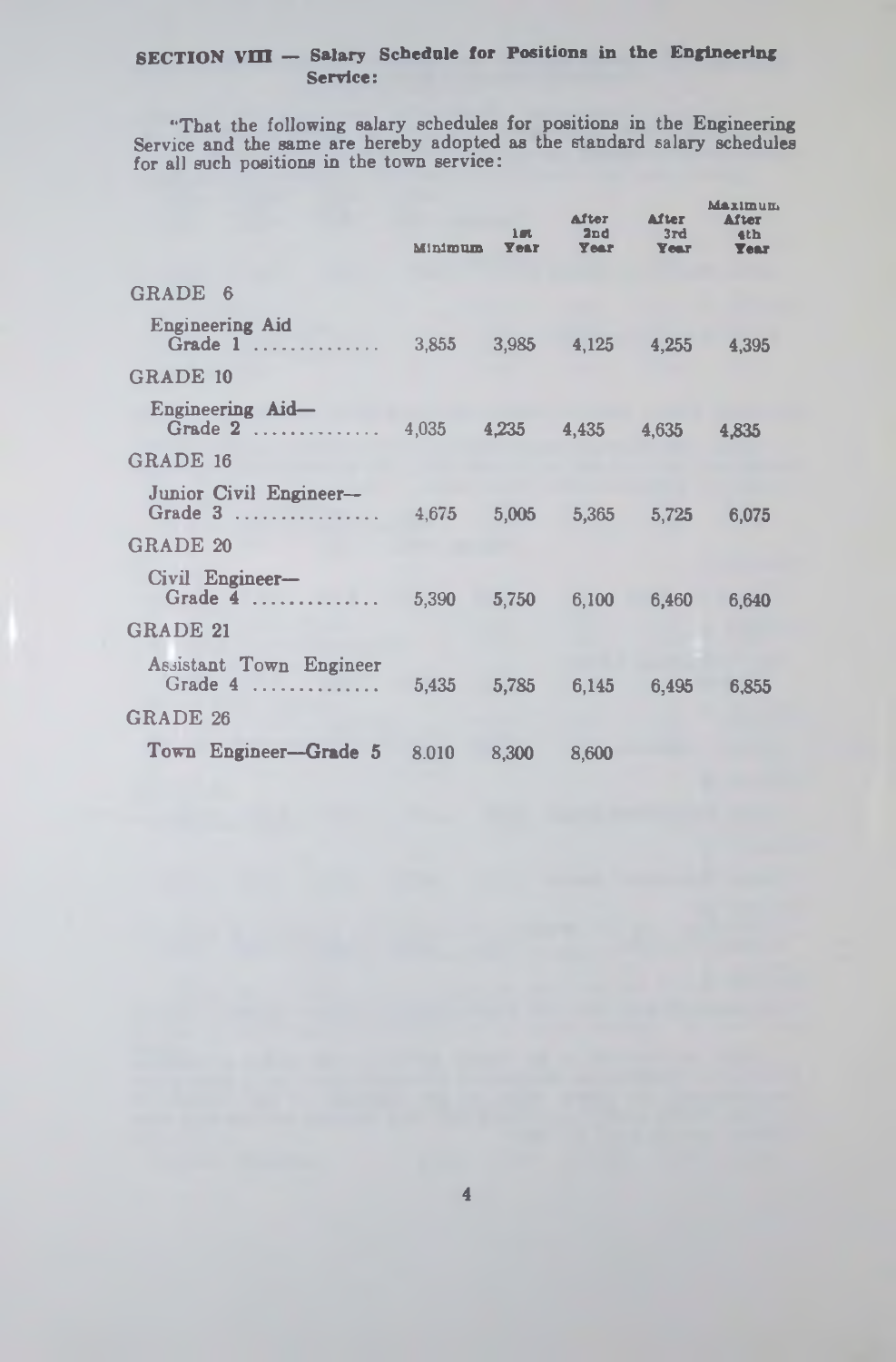### SECTION IX - Salary Schedule for Positions in the Health and Welfare Service:

"That the following salary schedules for positions in the Health and Welfare Service and the same are hereby adopted as the standard salary schedules for all such positions in the town service:

|                                                                     | <b>Minimum</b>  | <b>After</b><br>1mt<br><b>Year</b> | <b>After</b><br>2nd<br><b>Year</b> | After<br>3rd<br><b>Tear</b> | Marimun<br>After<br>4th<br><b>Year</b> |
|---------------------------------------------------------------------|-----------------|------------------------------------|------------------------------------|-----------------------------|----------------------------------------|
| GRADE 3                                                             |                 |                                    |                                    |                             |                                        |
| Hygienist                                                           |                 |                                    | 2,845 2,975 3,105 3,245            |                             | 3,375                                  |
| <b>GRADE</b><br>- 9<br>Public Health Nurse  4,135 4,270 4,410 4,540 |                 |                                    |                                    |                             | 4.680                                  |
| <b>GRADE 10</b>                                                     |                 |                                    |                                    |                             |                                        |
| Social Worker                                                       | 4,035           | 4,235                              | 4,435                              | 4.635                       | 4.835                                  |
| GRADE 16                                                            |                 |                                    |                                    |                             |                                        |
| Principal Social Work<br>Supervisor                                 | $5,045$ $5,255$ |                                    | 5.465                              | 5,725                       | 6,075                                  |
| <b>GRADE 20</b>                                                     |                 |                                    |                                    |                             |                                        |
| Health Inspector<br>Commissioner of                                 | 5,390           | 5,750                              | 6,100                              | 6,460                       | 6,640                                  |
| Veteran's Service                                                   | 5,390           | 5,750                              | 6,100                              | 6,460                       | 6,40                                   |
| <b>GRADE 23</b>                                                     |                 |                                    |                                    |                             |                                        |
| Health Officer                                                      | 5,780           | 6.130                              | 6.490                              | 6,840                       | 7.200                                  |
| <b>GRADE 26</b>                                                     |                 |                                    |                                    |                             |                                        |
| Welfare Agent                                                       | 8,010           | 8,300                              | 8,600                              |                             |                                        |

5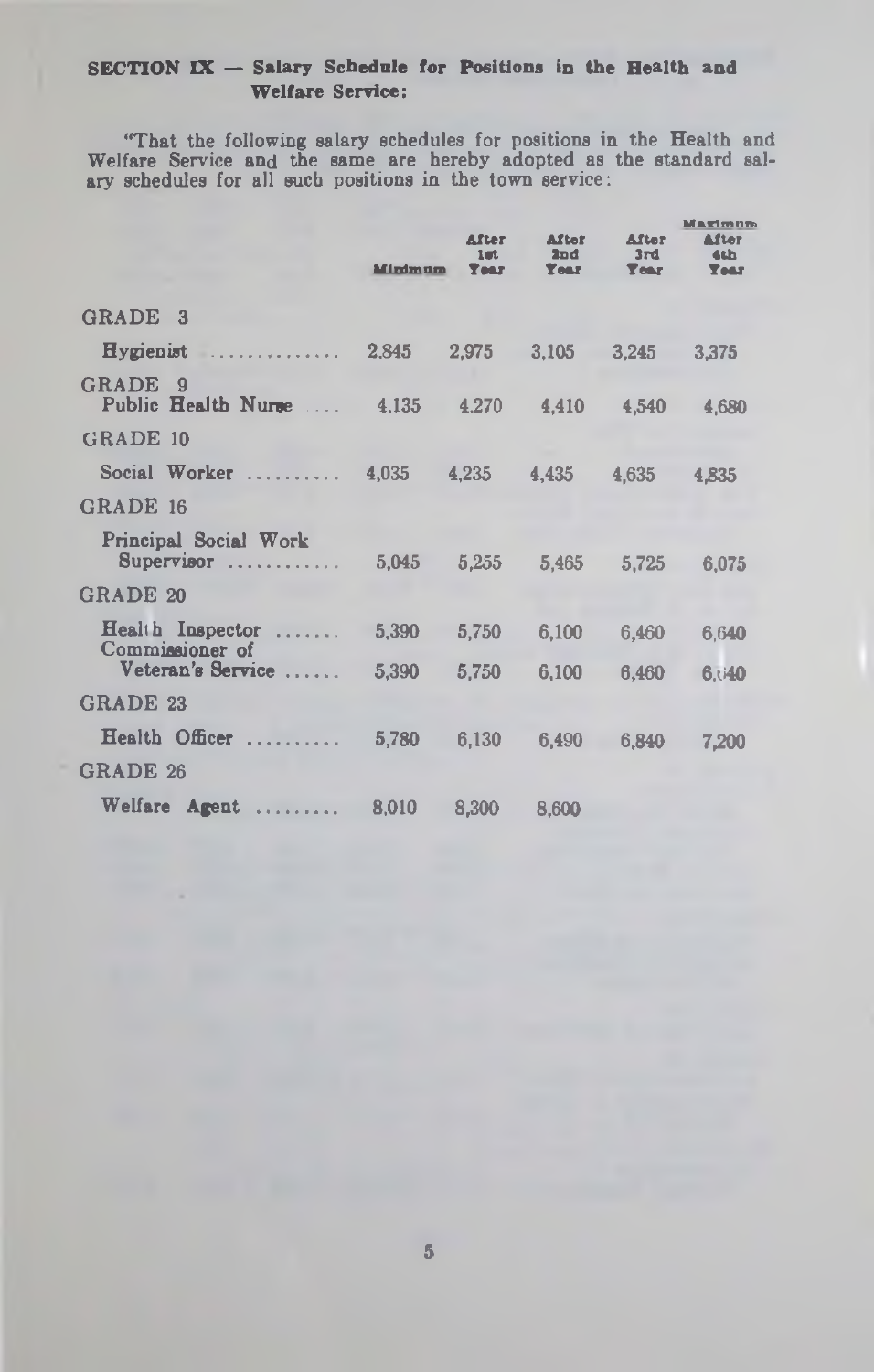### SECTION X — Salary Schedule for Positions in the Mechanical and Construction Service:

"That the following salary schedules for positions in the Mechanical and Construction Service and the same are hereby adopted as the standard salary schedules for all such positions in the town service:<br>Maximum

|                                                                | Minimum | After<br>1 <sub>gt</sub><br>Year | After<br>2nd<br>Year | After<br>3rd<br>Year | ,,,,,,,,,,<br>After<br>4th<br>Year |
|----------------------------------------------------------------|---------|----------------------------------|----------------------|----------------------|------------------------------------|
| GRADE<br>9                                                     |         |                                  |                      |                      |                                    |
| Water Meter Inspector<br><b>Service</b>                        | 4,135   | 4.270                            | 4,410                | 4,540                | 4,680                              |
| GRADE 11<br>Water Registrar-Clerk to<br>the Board of Water     |         |                                  |                      |                      |                                    |
| Commissioners                                                  | 4,435   | 4,635                            | 4,835                | 5,035                | 5,255                              |
| GRADE 12                                                       |         |                                  |                      |                      |                                    |
| Inspector of Wire                                              |         |                                  |                      |                      |                                    |
| Maintenance                                                    | 4.455   | 4,655                            | 4,855                | 5,055                | 5,285                              |
| Timekeeper                                                     | 4,455   | 4.655                            | 4.855                | 5,055                | 5,285                              |
| Fire Alarm Signal Operator<br>Ambulance Driver, Motor          | 4.455   | 4,655                            | 4,855                | 5,055                | 5,285                              |
| Equipment Utility Man                                          | 4,455   | 4.655                            | 4,855                | 5,055                | 5,285                              |
| <b>GRADE 14</b>                                                |         |                                  |                      |                      |                                    |
| Cemetery<br>Superintendent<br>Sealer of Weights and            | 4.750   | 4,950                            | 5,160                | 5,370                | 5,530                              |
| Measures<br>. <b>.</b> .<br>Supervising Inspector of           | 4,750   | 4,950                            | 5,160                | 5,370                | 5,530                              |
| Wire Dept. $\ldots$                                            | 4.750   | 4,950                            | 5,160                | 5,370                | 5,530                              |
| <b>GR .DE 15</b>                                               |         |                                  |                      |                      |                                    |
| Foreman-<br>Working Carpenter                                  | 4.940   | 5,150                            | 5.360                | 5,570                | 5,935                              |
| GRADE 16<br>Asst. Supt.—                                       |         |                                  |                      |                      |                                    |
| Water Department.<br>Supervisor Foreman,                       | 5,045   | 5,255                            | 5.465                | 5,725                | 6,075                              |
| Highway Department.                                            | 5.045   | 5,255                            | 5,465                | 5,725                | 6,075                              |
| Supt. of Parks                                                 | 5.045   | 5,255                            | 5,465                | 5,725                | 6,075                              |
| Asst. Supt. of Wires                                           | 5.045   | 5,255                            | 5,465                | 5,725                | 6,075                              |
| <b>GRADE 20</b><br>Inspector of Buildings                      | 5,390   | 5,750                            | 6,100                | 6,460                | 6.640                              |
| Inspector of Plumbing<br>and Samitation                        | 5,390   | 5,750                            | 6,100                | 6,460                | 6,640                              |
|                                                                |         |                                  |                      |                      |                                    |
| <b>GRADE 21</b><br>Asst. Supt. of Highways                     | 5,435   | 5,785                            | 6,145                | 6,495                | 6,855                              |
| GRADE 23<br>Superintendent of Wires<br>Superintendent of Water | 5,780   | 6,130                            | 6,490                | 6,840                | 7.200                              |
| Department<br><b>GRADE 27</b>                                  | 5,780   | 6,130                            | 6,490                | 6.840                | 7.200                              |
| Superintendent of<br><b>Highway Department</b>                 | 6,740   | 7,240                            | 7,740                | 8,240                | 8,740                              |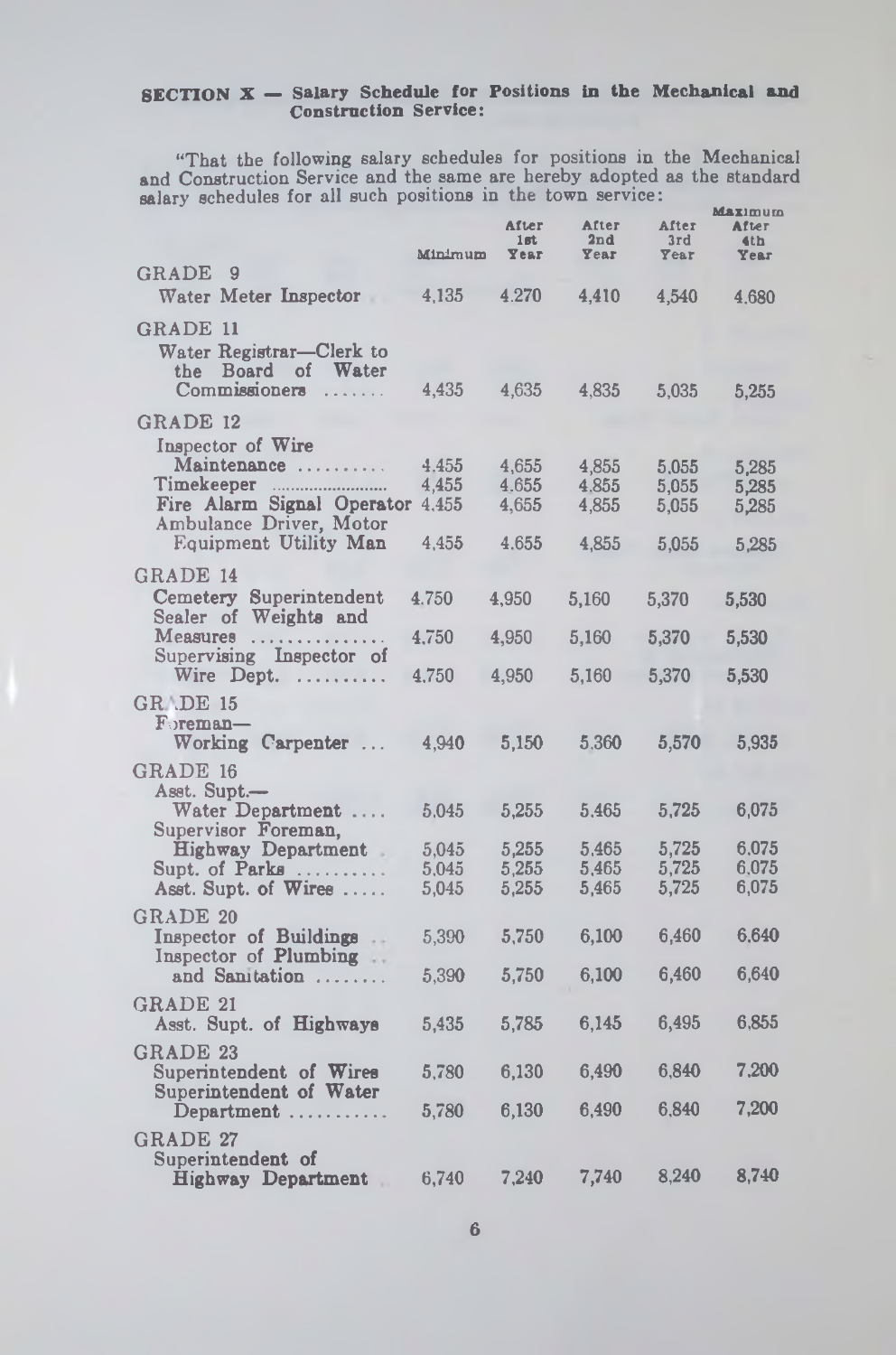### SECTION XI - Salary Schedule for Positions in the Public Safety Service:

'That the following salary schedules for positions in the Public Safety Service and the same are hereby adopted as the standard salary schedules for all such positions in the town service: During After

|                                                          | Minimum        | During<br>2nd<br>Year | AIVET<br>2nd<br>Year |
|----------------------------------------------------------|----------------|-----------------------|----------------------|
| GRADE 13                                                 |                |                       |                      |
| Firefighter (Private)<br>Patrolman<br>Stenographer-Clerk | 5.000<br>5,000 | 5,250<br>5.250        | 5,500<br>5,500       |
| $(Male-Police)$                                          | 5.000          | 5,250                 | 5,500                |
| GRADE 17                                                 |                |                       |                      |
| Fire Lieutenant                                          | 6.100          |                       |                      |
| Police Sergeants                                         | 6,100          |                       |                      |
| Mechanician-Fire Dept.                                   | 6,100          |                       |                      |
| GRADE 19                                                 |                |                       |                      |
| Captain-Fire Dept.                                       | 6.620          |                       |                      |
| Police Lieutenant                                        | 6.620          |                       |                      |
| GRADE 22<br>Deputy Chief                                 |                |                       |                      |
| (Fire Dept.)                                             | 6,900          |                       |                      |
| Police Captain                                           | 6.990          |                       |                      |
| GRADE 26                                                 |                |                       |                      |
| Chief (Fire Dept.)<br>Police Chief                       | 8.010<br>8.010 | 8.300<br>8.300        | 8.600<br>8.600       |
|                                                          |                |                       |                      |

#### **SECTION X I-A — Salary Schedule for Positions in the Mechanical and Construction Service:**

HOURLY WAGE SCHEDULES

### GROUP A

|                | Laborer (unskilled)  Hourly rate \$2.07 per hour                           |                                                                                           |  |  |
|----------------|----------------------------------------------------------------------------|-------------------------------------------------------------------------------------------|--|--|
| GROUP B        | Laborer (skilled)  Hourly rate \$2.13 per hour<br>Motor Equipment Operator |                                                                                           |  |  |
|                | Motor Equipment Operator                                                   | Hourly rate \$2.13 per hour                                                               |  |  |
|                | Painter                                                                    | Hourly rate \$2.13 per hour<br>Hourly rate \$2.13 per hour                                |  |  |
| <b>GROUP C</b> |                                                                            |                                                                                           |  |  |
|                | Construction Handyman                                                      | Hourly rate \$2.18 per hour                                                               |  |  |
|                | (Park Dept.)<br>Motor Equipment Operator                                   | Hourly rate \$2.18 per hour                                                               |  |  |
|                | Tree Surgeon<br>Parking Meter Collector                                    | Hourly rate \$2.18 per hour<br>Hourly rate \$2.18 per hour<br>Hourly rate \$2.18 per hour |  |  |
|                | & Maintenance Man                                                          | Hourly rate \$2.18 per hour                                                               |  |  |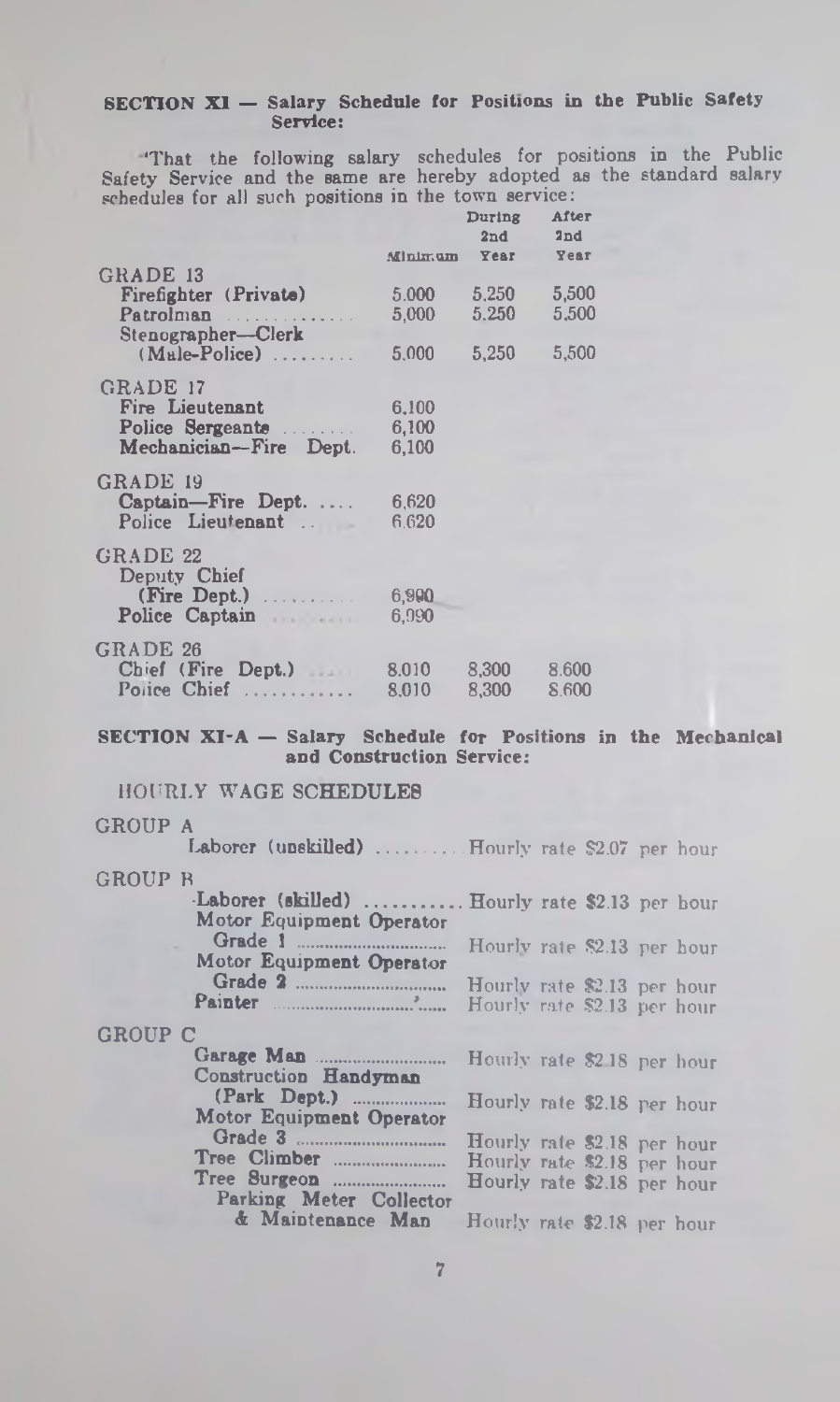### GROUP D

|                |                                                    | Hourly rate \$2.30 per hour |  |  |
|----------------|----------------------------------------------------|-----------------------------|--|--|
|                |                                                    | Hourly rate \$2.30 per hour |  |  |
|                |                                                    | Hourly rate \$2.30 per hour |  |  |
|                | Motor Equipment                                    |                             |  |  |
|                |                                                    | Hourly rate \$2.30 per hour |  |  |
|                | Sign Painter                                       | Hourly rate \$2.30 per hour |  |  |
|                | Water System Maintenance                           |                             |  |  |
|                | Craftsman (Water Dept.)                            | Hourly rate \$2.30 per hour |  |  |
| <b>GROUP E</b> |                                                    |                             |  |  |
|                | Cement Finisher  Hourly rate \$2.35 per hour       |                             |  |  |
|                | Shovel Operator  Hourly rate \$2.35 per hour       |                             |  |  |
|                | Foreman-Highway Dept. Hourly rate \$2.35 per hour  |                             |  |  |
|                | Foreman-Park Dept.  Hourly rate \$2.35 per hour    |                             |  |  |
|                | Water Service-                                     |                             |  |  |
|                | Working Foreman                                    | Hourly rate \$2.35 per hour |  |  |
|                | Working Foreman-                                   |                             |  |  |
|                |                                                    | Hourly rate \$2.35 per hour |  |  |
|                | Working Foreman-                                   |                             |  |  |
|                | Painter <u>manufacture</u>                         | Hourly rate \$2.35 per hour |  |  |
|                | Working Foreman-                                   |                             |  |  |
|                |                                                    | Hourly rate \$2.35 per hour |  |  |
|                | Working Foreman-                                   |                             |  |  |
|                |                                                    |                             |  |  |
| GROUP F        |                                                    |                             |  |  |
|                |                                                    |                             |  |  |
|                | Water Meter Repair                                 |                             |  |  |
|                |                                                    |                             |  |  |
|                | Working Foreman-                                   |                             |  |  |
|                | Carpenter (Park Dept.) Hourly rate \$2.52 per hour |                             |  |  |
| GROUP G        |                                                    |                             |  |  |
|                |                                                    |                             |  |  |
|                | Motor Equipment Main-                              |                             |  |  |
|                | tenance Foreman                                    | Hourly rate \$2.68 per hour |  |  |
|                | Water Construction                                 |                             |  |  |

"An employee performing work of Classification or grade higher than his official title classification shall receive the hourly rate of pay provided for such higher classification or grade, while performing such work; provided that an employee performing work in one such classification or grade for an aggregate of 32 weeks during the calendar year shall be held to have worked in such classification or grade during the entire calendar year, and shall receive not less than the hourly rate of pay provided for such classification or grade" — this amendment to cake effect as of January 1, 1958, and for the year 1958 and subsequent years, said wages shall be based upon period of time worked by the employee during the previous calendar year in conformity with this amendment. (Voted Art. 6, Oct. 14, 1957.)

Foreman .......................... Hourly rate \$2.68 per hour

An employee shall not be reduced in official title classification or grade except after proper hearing duly had. (Voted: Art. **61,** April **11,** 1955.)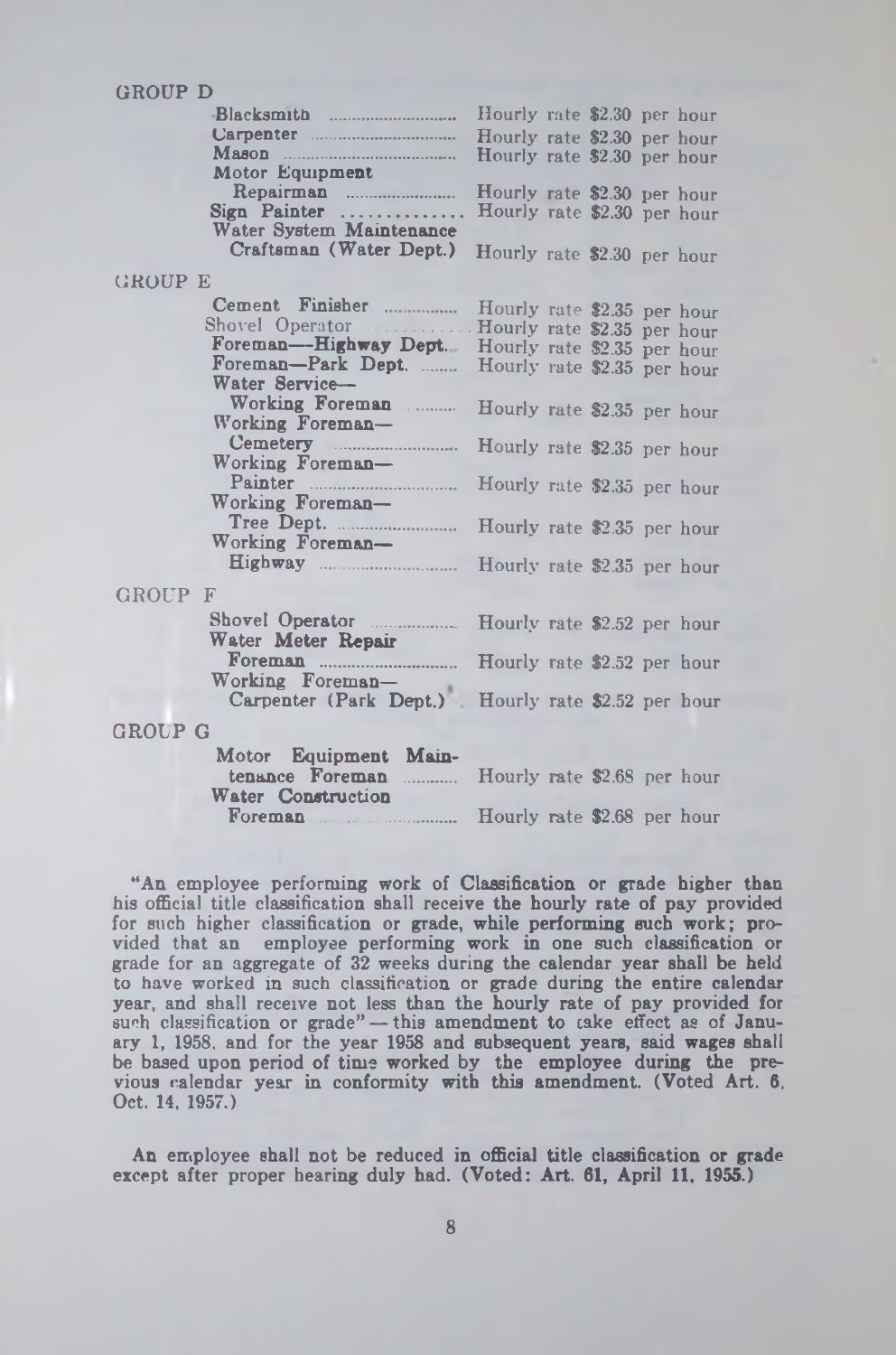### SECTION XI-B - Salary Schedule for Positions in the Recreation Service:

|                     | Minimum | After<br>1st<br>Year | After<br>2nd<br>Year | <b>Alter</b><br>3rd<br>Year | Maximum<br>After<br>4 <sub>th</sub><br>Year |
|---------------------|---------|----------------------|----------------------|-----------------------------|---------------------------------------------|
| GRADE 20            |         |                      |                      |                             |                                             |
| Recreation Director | 5390    | 5.750                | 6.100                | 6.460                       | 6.640                                       |

#### **SECTION 12—Initial Adjustments to the Compensation Plan.**

That in order to bring all salary rates into conformity with those provided in the compensation plan, the following rules of application and adjustment shall be effective in fixing the rates of pay of incumbents of positions at the time any salary range included in the compensation plan or any amendment thereto takes effect:

(a) The rate of pay of an employee receiving less than the minimum of the range prescribed for the class to which his position is allocated shall be increased to the minimum except when the amount under the minimum is less than one increment when paragraph C shall apply.

(b) If the present salary is above the maximum prescribed in the new schedule, the present incumbent shall continue at the present salary and the schedule shall not apply until the position is vacated.

(c) The rate of pay of an employee receiving compensation between any two rates between the minimum and maximum of the range prescr bed for the class to which his position is allocated shall be adjusted to an equivalent of one full increment each year within the salary range until he reaches his maximum.

(d) Annual increment shall become effective on the anniversary day of each year following appointment, or following final adoption of this plan, unless there is filed written objection thereto by the appropriate appointing authority with the Town Auditor on or before the expiration of each said year.

**SECTION 13.** That if any section, subsection, sentence, clause, phrase, or figure of this by-law is for any reason held to be unconstitutional or invalid, such decision and invalidity or voidance shall not affect the validity of the remaining portions of this by-law.

**SECTION 14.** That this by-law shall take effect and be in force from and after the earliest period allowed by law.

ATTEST-

b/ GEORGE B. WELLMAN Town Clerk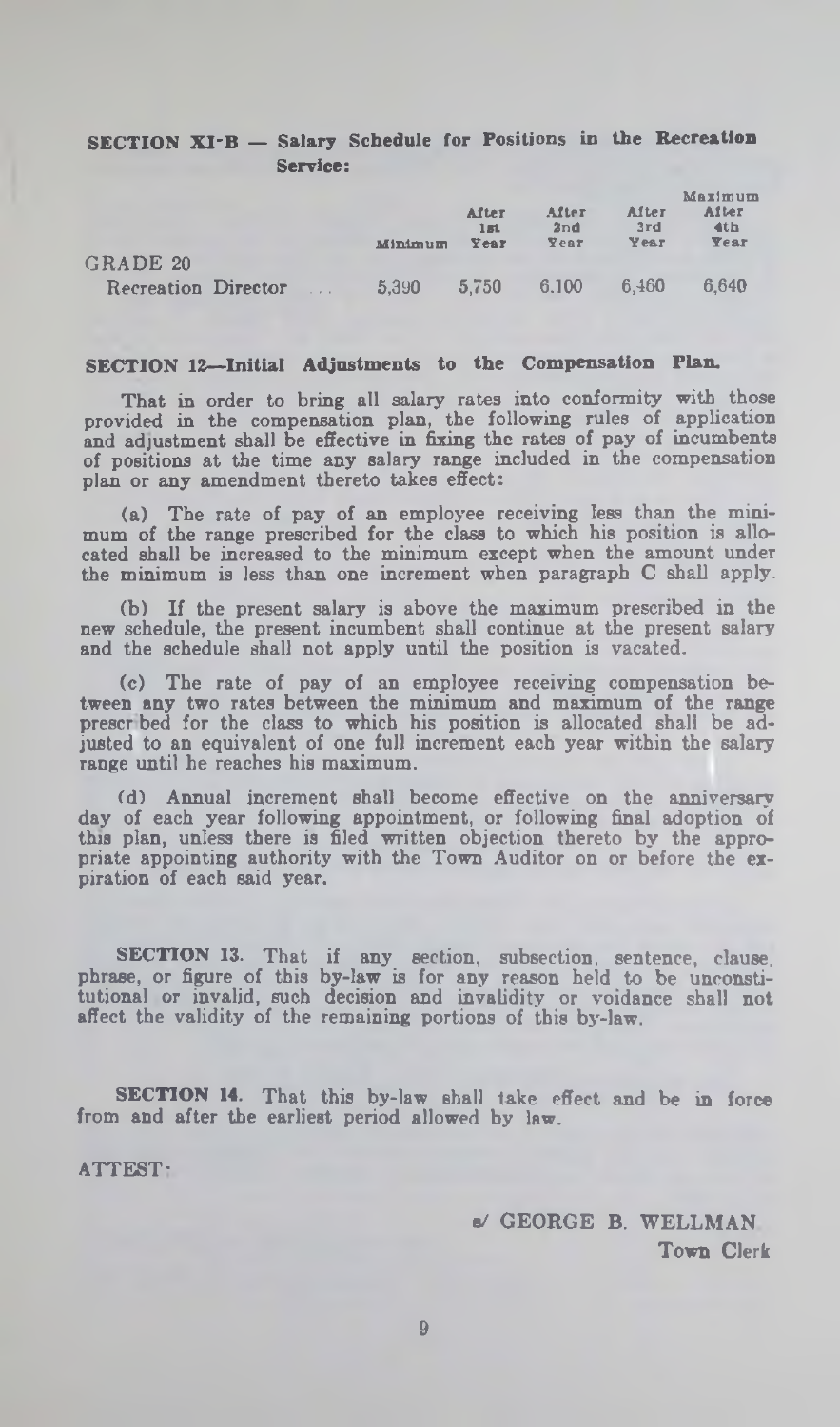The foregoing Chapter 10, Sections 1-14 inclusive was originally adopted at Adjourned Annual Town Meeting, April 13, 1949 and amended from time to time thereafter.

**SECTION 15.** The Moderator shall annually appoint a Committee under this Chapter of the By-Laws to be known as the Advisory Board of Review, composed of ten members, two of whom shall be members of the Board of Selectmen, three of whom shall be members of the Finance Committee, two of whom shall be Town employees, one of whom shall be of those employees classified under Chapter X, section 11-A, and the other three residents of the Town, not Town office holders or Town employees, whose duty it shall be to hold hearings, make investigations and recommendations to the Town Meeting concerning all requested changes of classifications, grades and salary schedules included in Chapter 10 of the Town By-laws. The Moderator shall appoint members to fill vacancies in such Committee whenever vacancies occur. Said Advisory Board of Review shall file its annual report with the Board of Selectmen and the Finance Committee not later than the first day of December in each year. Upon receipt of such report, the Finance Committee shall, after consideration of the subject matter, make a report to the Town Meeting as a part of its estimates of Town expenditures, together with such recommendations as the Finance Committee deems expedient. (Voted: Art. 40, March **26, 1951;** amended Art. **62,** April **11,** 1955; amended Art. 29, March 28, I960).

**Amendment to Section 15 (Art. 31, April 16, 1956): The Town Meeting shall not consider and vote any amendment to Chapter 10, unless the proposed amendment has first been considered by the Advisory Board of Review and the Finance Committee, and the Report of the Advisory Board of Review thereon is made to the Town Meeting.**

**Voted (Art. 16, August 6, 1956): To amend the present existing By-Laws of the Inhabitants of Watertown in Chapter 10 thereof by repea ing and striking out section 16, 17, and 18, effective as of January 1, 1956, for the current year.**

### SECTION 19—**Subsequent Adjustments to the Compensation Plan.**

All employees of the Town who were receiving a salary above the maximum prescribed when Chapter 10 of these By-Laws was adopted and who under the provisions of said Chapter 10, Section 12, Clause (b) continued thereafter to receive a salary in excess of the salary schedules for their respective positions shall receive an increment in **salary equal** to the increment granted other employees in the same classification by subsequent changes of the salary schedules for such position and the said schedules shall not apply until the position is vacated.

This provision shall be retroactive to January 1, 1952. (Section 19, voted May 26, 1952 under Article 11.)

SECTION 20. Members of the maintenance personnel of the Wire Department who are required to work in excess of the regular working week of 40 hours shall be compensated for such overtime. (Voted: Art. 25, April 7, 1958.)

ATTEST:

s/ GEORGE B. WELLMAN.

Town Clerk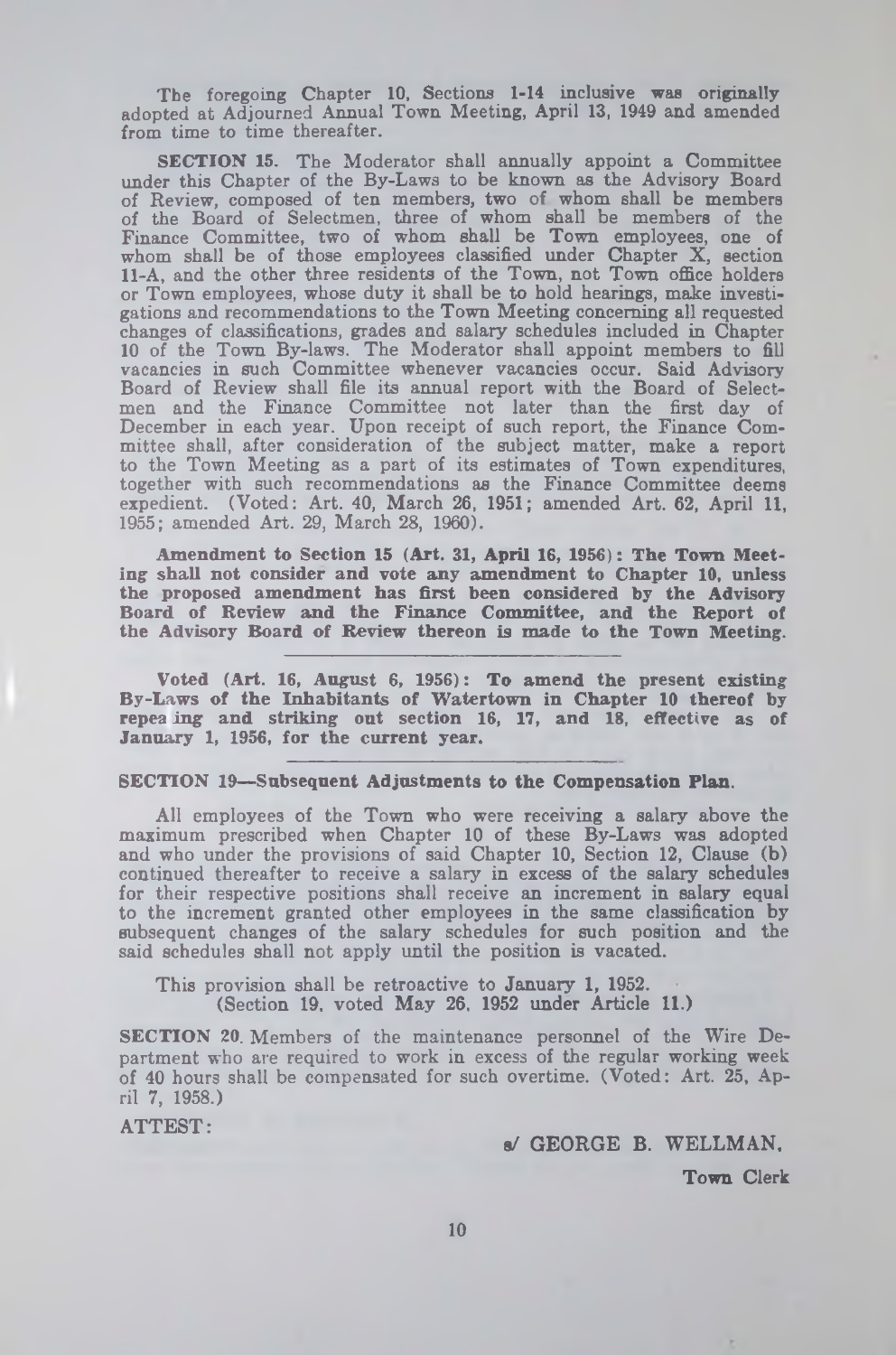## JOB CLASSIFICATIONS BY GRADE

|                    |                         |                                                               |       | <b>SALARY</b>          |
|--------------------|-------------------------|---------------------------------------------------------------|-------|------------------------|
|                    | <b>GRADE SECTION</b>    | <b>TITLE</b>                                                  |       | <b>MINIMUM MAXIMUM</b> |
| 3                  | IV                      | Junior Clerk                                                  | 3.096 | 3.515                  |
| 3                  | IV                      | Junior Clerk-Stenographer                                     | 3.096 | 3.515                  |
| $\overline{3}$     | IV                      | Junior Clerk-Typist                                           | 3.096 | 3.515                  |
|                    |                         | Clerk-Cashier                                                 | 3,096 | 3.515                  |
| $\overline{3}$     | IV                      |                                                               | 2.840 | 3,375                  |
| $\frac{1}{3}$<br>3 | VII<br>IX               | Library Assistant<br><b>Hygienist</b>                         | 2,S45 | 3.375                  |
| $\frac{4}{3}$      | IV                      | Senior Clerk                                                  | 3.515 | 3,925                  |
|                    |                         | Senior Clerk-Stenographer                                     | 3.515 | 3.925                  |
| 4                  | IV                      |                                                               | 3.515 | 3,925                  |
| $\frac{4}{3}$      | IV                      | Senior Clerk-Typist                                           |       |                        |
| $\overline{4}$     | IV                      | Telephone Operator                                            | 3,515 | 3.925                  |
| 4                  | IV                      | Transcribing Machine Operator                                 | 3.515 | 3.925                  |
| $\overline{4}$     | VII                     | Sub-Professional Library Technician                           | 3.265 | 3.805                  |
| 5                  | VI                      | Junior Building Custodian                                     | 3.700 | 4.500                  |
| 6                  | IV                      | Principal Clerk                                               | 4,075 | 4,485                  |
| $\,6$              | IV                      | Principal Clerk-Stenographer                                  | 4,075 | 4.485                  |
| 6                  | IV                      | Principal Clerk-Typist                                        | 4.075 | 4.485                  |
| 6                  | IV                      | Confidential Secretary to Selectmen                           | 4,075 | 4.485                  |
| 6                  | IV                      | Permanent Assistant Registrar                                 | 4.075 | 4,485                  |
| 6                  | <b>VIII</b>             | Engineering Aid (Grade 1)                                     | 3,855 | 4.365                  |
| 7                  | VII                     | General Assistants, Library                                   | 3.925 | 4,465                  |
| 8                  | VI                      | Senior Building Custodian                                     | 3,900 | 4,700                  |
| 9                  | IX                      | Public Health Nurse                                           |       | 1.680                  |
| 9                  | $\mathbf{X}$            | Water Meter Inspector                                         | 4,135 |                        |
|                    |                         |                                                               | 4,135 | 4.680                  |
| 10                 | VII                     | Junior Department Heads, Library                              | 4.035 | 4.835                  |
| 10                 |                         | VIII Engineering Aid (Grade 2)                                | 4,035 | 4.835                  |
| 10                 | IX                      | Social Worker                                                 | 4.035 | 4.835                  |
| 11<br>11           | VII.<br>$\bf X$         | Senior Department Heads<br>Water Registrar, Clerk to Board of | 4.435 | 5,255                  |
|                    |                         | Water Commissioners                                           | 4.435 | 5,255                  |
| 12                 | X                       | Inspector of Wire Maintenance                                 | 4455  | 5.285                  |
| 12                 | X                       | Timekeeper                                                    | 4.455 |                        |
| 12                 | X                       | Fire Alarm Signal Operator                                    |       | 5,285                  |
| $12 \,$            | X                       |                                                               | 4.455 | 5,285                  |
|                    |                         | Ambulance Driver, Motor Equipment<br>Utility Man              | 4.455 | 5.285                  |
|                    |                         |                                                               |       |                        |
| 13                 | XI                      | Firefighter (Private)                                         | 5,000 | 5,500                  |
| 13                 | XI                      | Patrolman                                                     | 5,000 | 5,500                  |
| 13                 | XI                      | Stenographer-Clerk (Male) (Police)                            | 5,000 | 5,500                  |
| 14                 | V                       | <b>Forestry Foreman</b>                                       | 4740  | 5 530                  |
| 14                 | X                       | Cemetery Superintendent                                       | 4,750 | 5.530                  |
| 14                 | $\overline{\textbf{X}}$ | Sealer of Weights and Measures                                | 4,750 |                        |
| 14                 | $\mathbf x$             | Supervising Inspector, Wire Dept.                             |       | 5 530                  |
|                    |                         |                                                               | 4,750 | 5,530                  |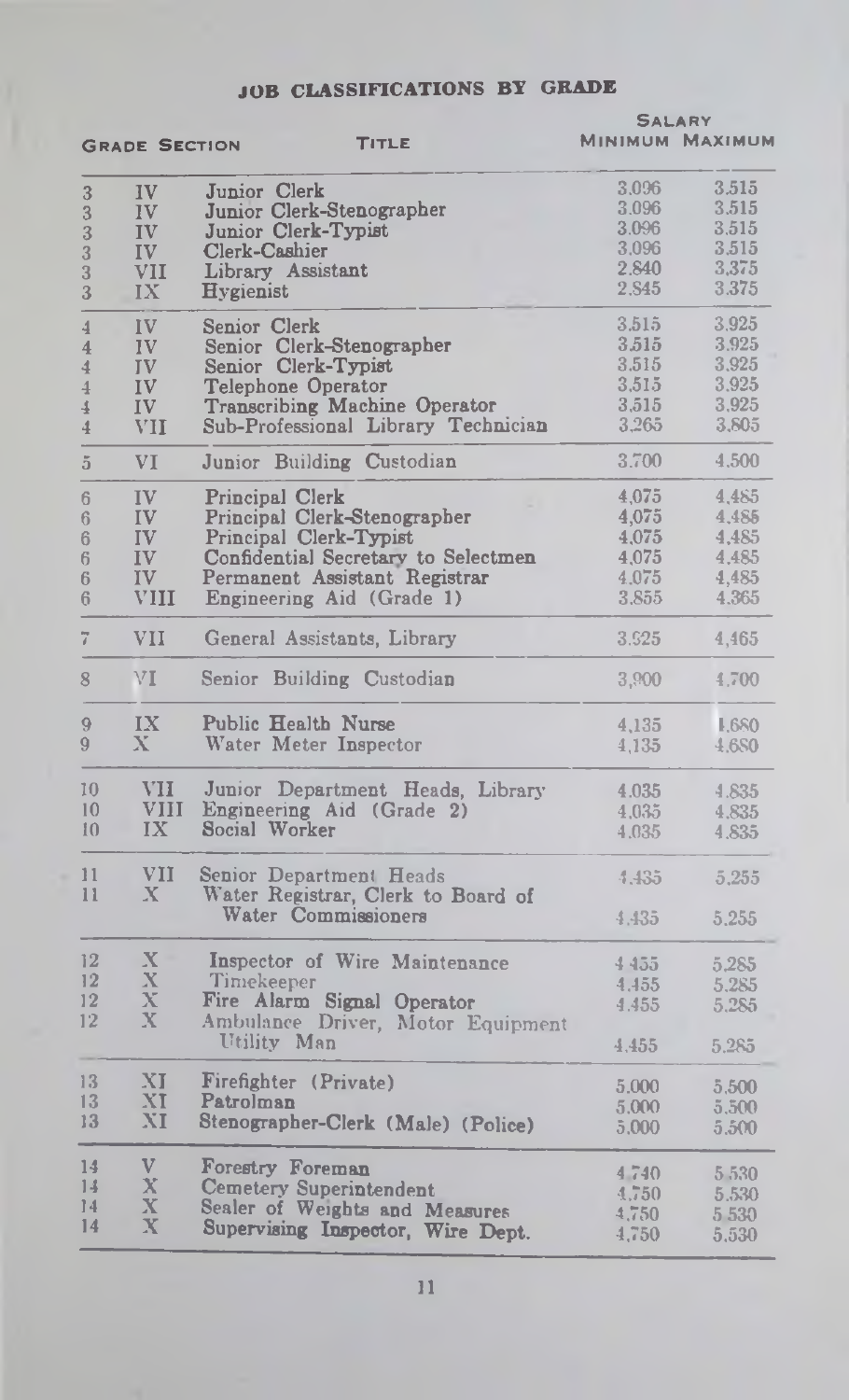GRADE SECTION TITLE

**SALARY** Minimum Maximum

| 15                               | $\mathbf X$                                                               | Foreman, Working Carpenter                                                                                                                                                                                                    | 4.940                                     | 5,935                                              |
|----------------------------------|---------------------------------------------------------------------------|-------------------------------------------------------------------------------------------------------------------------------------------------------------------------------------------------------------------------------|-------------------------------------------|----------------------------------------------------|
| 16<br>16<br>16<br>16<br>16<br>16 | <b>VIII</b><br>IX<br>$\mathbf X$<br>$\mathbf X$<br>$\mathbf X$<br>$\rm X$ | Junior Civil Engineer (Grade 3)<br>Principal Social Work Supervisor<br>Asst. Superintendent Water Department<br>Asst. Superintendent Poles & Wires<br>Supervisor Foreman (Highway Department 5,045<br>Superintendent of Parks | 4,675<br>5,045<br>5,045<br>5,045<br>5,045 | 6.075<br>6.075<br>6,075<br>6,075<br>6.075<br>6.075 |
| 17                               | XI                                                                        | Fire Lieutenant                                                                                                                                                                                                               | 6,100                                     |                                                    |
| 17                               | XI                                                                        | Police Sergeant                                                                                                                                                                                                               | 6,100                                     |                                                    |
| 17                               | XI                                                                        | Mechanician (Fire Department)                                                                                                                                                                                                 | 6,100                                     |                                                    |
| 18                               | <b>VII</b>                                                                | Assistant Librarian                                                                                                                                                                                                           | 4,970                                     | 6,120                                              |
| 19                               | XI                                                                        | Captain (Fire Department)                                                                                                                                                                                                     | 6.620                                     |                                                    |
| 19                               | XI                                                                        | Lieutenant (Police Department)                                                                                                                                                                                                | 6.620                                     |                                                    |
| 20                               | <b>VIII</b>                                                               | Civil Engineer (Grade 4)                                                                                                                                                                                                      | 5,390                                     | 6,640                                              |
| 20                               | IX                                                                        | Health Inspector                                                                                                                                                                                                              | 5,390                                     | 6,640                                              |
| 20                               | IX                                                                        | Commissioner of Veterans' Service                                                                                                                                                                                             | 5,390                                     | 6,640                                              |
| 20                               | $\mathbf{X}$                                                              | Inspector of Buildings                                                                                                                                                                                                        | 5,390                                     | 6,640                                              |
| 20                               | $\mathbf X$                                                               | Inspector of Plumbing and Sanitation                                                                                                                                                                                          | 5,390                                     | 6.640                                              |
| 20                               | $XI-B$                                                                    | <b>Recreation Director</b>                                                                                                                                                                                                    | 5,390                                     | 6,640                                              |
| 21                               | VIII                                                                      | Assistant Town Engineer, Grade 4                                                                                                                                                                                              | 5.435                                     | 6,855                                              |
| 21                               | $\mathbf{X}$                                                              | Assistant Superintendent of Highway                                                                                                                                                                                           | 5.435                                     | 6,855                                              |
| 22                               | XI                                                                        | Deputy Chief (Fire Department)                                                                                                                                                                                                | 6,990                                     |                                                    |
| 22                               | XI                                                                        | Captain (Police Department                                                                                                                                                                                                    | 6,990                                     |                                                    |
| 23                               | IX                                                                        | Health Officer                                                                                                                                                                                                                | 5,780                                     | 7,200                                              |
| 23                               | $\mathbf{X}$                                                              | Superintendent of Poles and Wires                                                                                                                                                                                             | 5,780                                     | 7,200                                              |
| 23                               | $\overline{X}$                                                            | Superintendent of Water Department                                                                                                                                                                                            | 5,780                                     | 7,200                                              |
| 24                               | IV                                                                        | Purchasing Agent                                                                                                                                                                                                              | 5,780                                     | 7,310                                              |
| 25                               | VII                                                                       | Librarian Chief                                                                                                                                                                                                               | 6.195                                     | 7,445                                              |
| 26                               | <b>VIII</b>                                                               | Town Engineer                                                                                                                                                                                                                 | 8,010                                     | 8.600                                              |
| 26                               | IX                                                                        | Welfare Agent                                                                                                                                                                                                                 | 8,010                                     | 8,600                                              |
| 26                               | XI                                                                        | Chief, Fire Department                                                                                                                                                                                                        | 8,010                                     | 8,600                                              |
| 26                               | XI                                                                        | Chief, Police Department                                                                                                                                                                                                      | 8,010                                     | 8,600                                              |
| $\overline{27}$                  | X                                                                         | Superintendent of Highway Department                                                                                                                                                                                          | 6.740                                     | 8,740                                              |